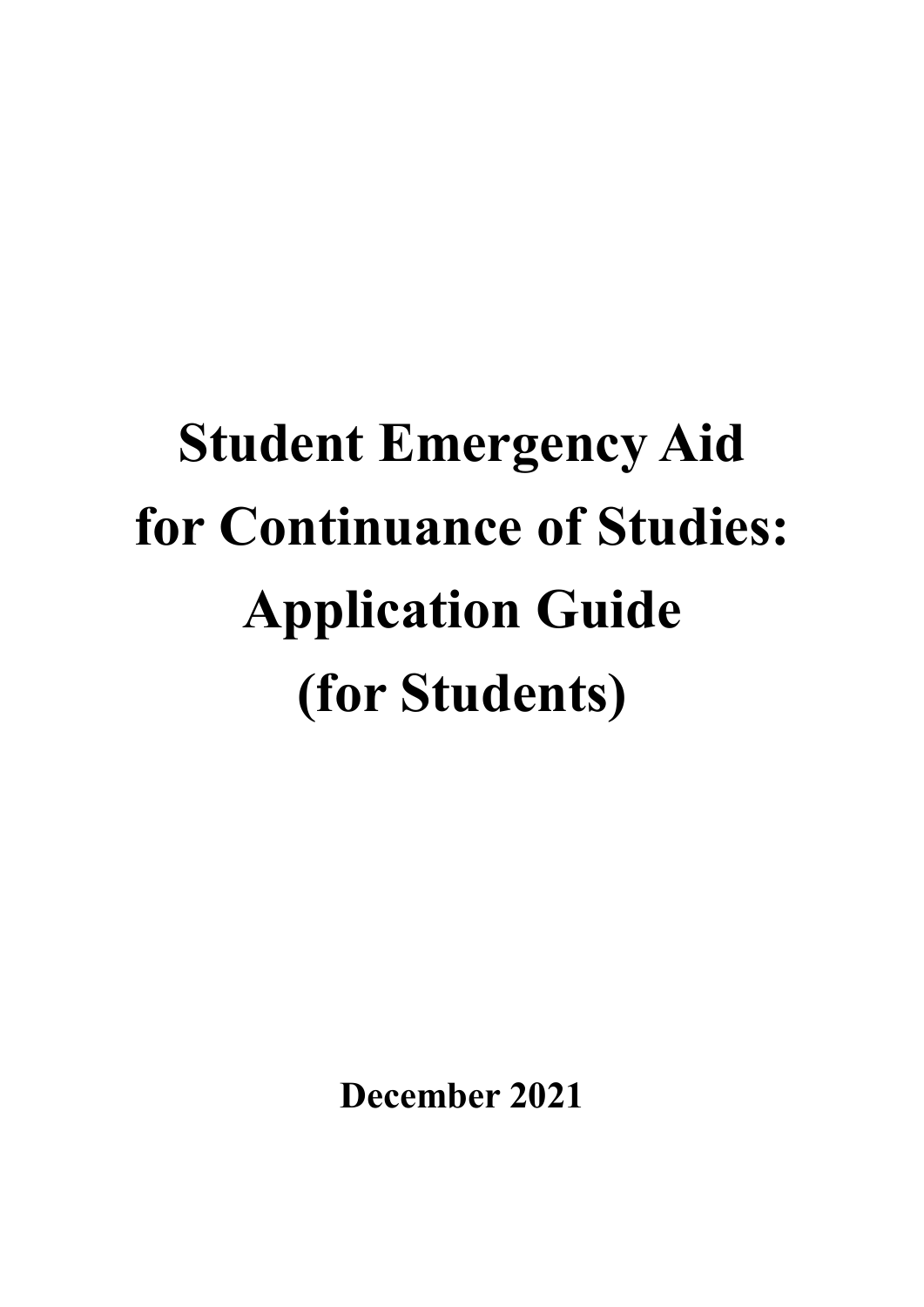## **Table of Contents**

### **Intent of the Program**

- MEXT believes that nothing is more important than providing proper support to students so that they do not abandon their studies because of COVID-19.
- The COVID-19 pandemic is having a significant economic effect on the lives of students, such as by reducing the household income or income from part-time work.
- Various measures have been taken for students facing economic hardship, such as: the New Higher Education Support System initiated in April 2020; flexibility in handling scholarship loans due to sudden changes in family finances; extended tuition payment deadlines at universities and other educational institutions; and support for fee reductions independently implemented by universities.
- Meanwhile, as it is conceivable that students, especially those who do not live at home, may be forced to drop out of their university or other educational institution due to the impact of the COVID-19 pandemic, those who face difficulties continuing their studies at their university or other educational institution because of a decline in the income from part-time work due to the impact of COVID-19, shall receive support in the form of a cash handout.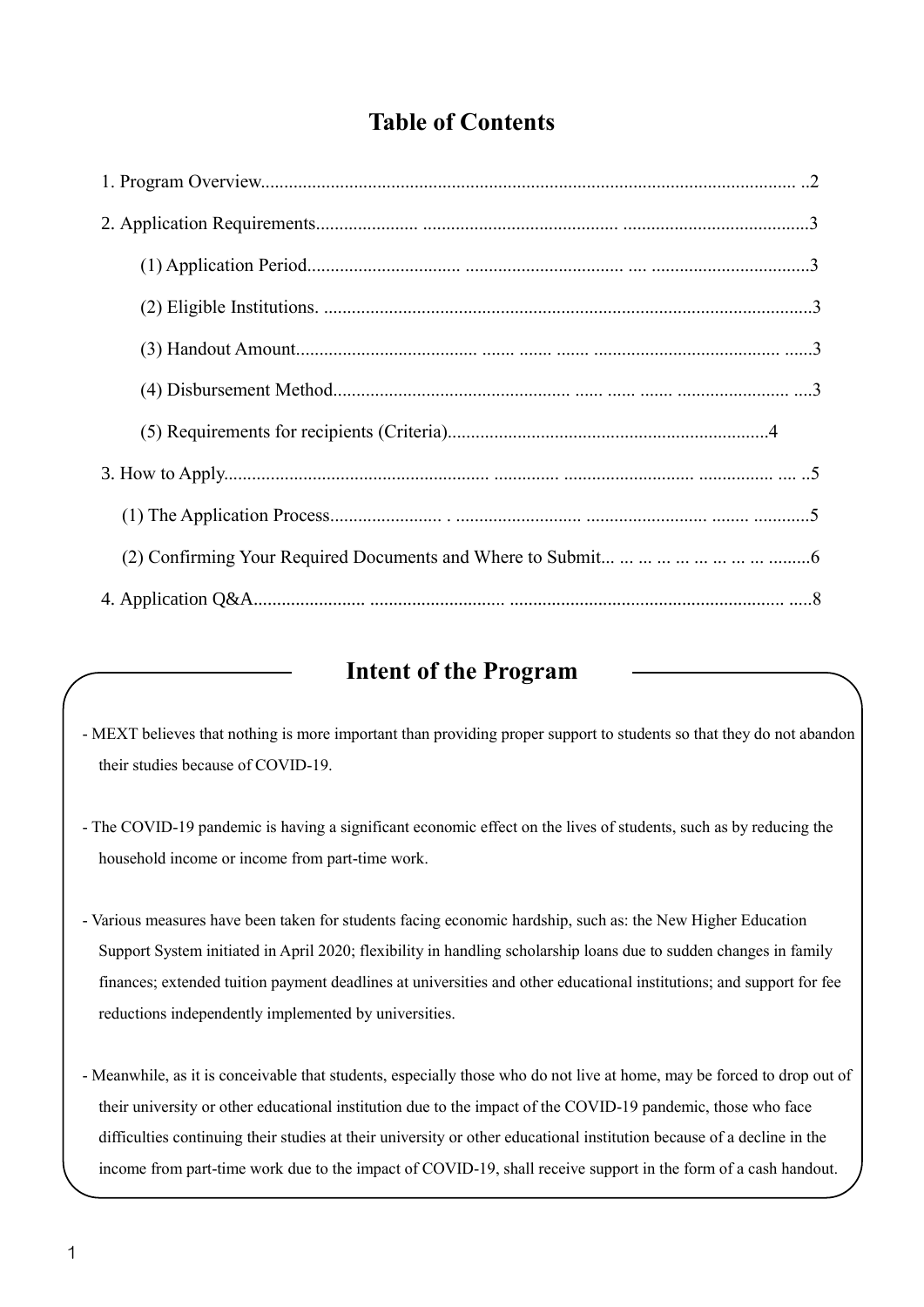## **1. Program Overview**

#### **What sort of program is this?**

With students experiencing an economic impact on their lifestyles due to reductions in household income or income from part-time work because of the impact of the COVID-19 pandemic, the program will provide those who face difficulties continuing their studies at their university or other educational institution with a cash handout so that they will not be forced to abandon their studies.

#### **When will the program accept applications?**

Universities and educational institutions will gradually begin accepting applications from students. Check with your university or educational institution about the application deadline and make sure you apply in time.

#### **How much money will be paid out?**

100,000 yen.

#### **Who is eligible for the handout?**

People attending universities and other educational institutions in Japan are covered by the program. (See page 3 for details.)

Universities will ultimately decide who is able to receive a cash handout based on the contents of the application. (See page 4 for details.)

No application or recommendation from the university is required in the case of students who received the New Higher Education Support system of 2020 (those who received a payment on December 10, 2021), and a payment will automatically be made into the account you registered with the Japan Student Services Organization.

#### **What documents are required to apply?**

Prepare the required documentation and submit it, along with documentation proving that you meet the handout criteria, at the office designated by your school. (See pages 6-7 for details.) Some university or other educational institution accepts applications submitted via a smartphone.

#### **The Process: From Application to Receiving**



For the New Higher Education Support system of 2020 recipients, the payment will be transferred from the Japan Student Services Organization to the student without the need for an application from the individual or a recommendation from the university

2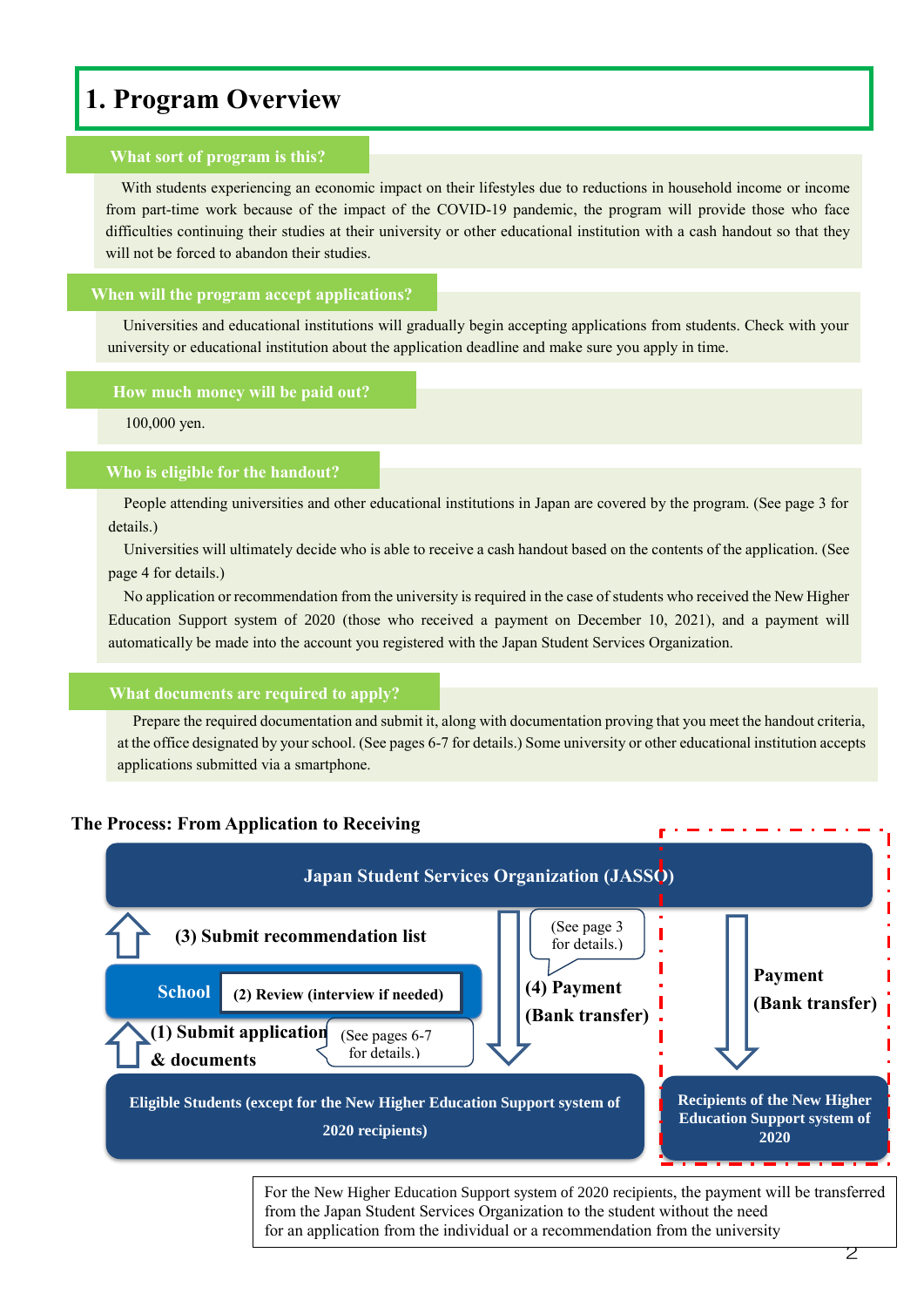## **2. Application Requirements**

#### **1 Application Period**

**Universities or other educational institutions will gradually begin accepting applications from students. Check with your university or educational institution about the application deadline and make sure you apply in time.**

#### **2 Eligible Institutions**

The following institutions in Japan: universities (including non-degree courses for graduates, special courses, and graduate schools), junior colleges (including non-degree courses for graduates and special courses), technical colleges (limited to students in their fourth or fifth year, and those in non-degree courses for graduates), vocational schools (specialized training colleges (specialist training [including advanced courses]) and Japanese language institutions\*

- \*Eligibility from Japanese language institutions only extends to those attending a Japanese language institution designated via a public notice by the Ministry of Justice.
	- The determination of Japanese language institutions based on the basic rules for the residence status of international students under the ministerial order establishing criteria pursuant to Article 7, paragraph 1, item (ii) of the Immigration Control and Refugee Recognition Act

[http://www.moj.go.jp/nyuukokukanri/kouhou/nyukan\\_nyukanho\\_ho28-2.html](http://www.moj.go.jp/nyuukokukanri/kouhou/nyukan_nyukanho_ho28-2.html) (Japanese only)

 **\*Even students who attend institutions not covered by the New Higher Education Support System are eligible for this emergency handout.**

#### **3 Handout Amount**

100,000 yen

#### **4 Disbursement Method**

The funds will be sent via bank transfer to an account in the name of you, the applicant. If you do not have an account in your name, open an account that you can use before you apply for the emergency aid.

#### **How Different Financial Institutions Are Treated**

|                          | Can Receive Funds                                                                                                                   | <b>Cannot Receive Funds</b>                                                                            |
|--------------------------|-------------------------------------------------------------------------------------------------------------------------------------|--------------------------------------------------------------------------------------------------------|
| Financial<br>Institution | Banks in Japan (including Japan Post Bank), trust<br>banks, shinkin banks, labor banks, credit unions,<br>agricultural cooperatives | Banks other than those listed on the left (banks and other financial<br>institutions outside of Japan) |
| Account                  | Ordinary deposit (regular savings) bank account in<br>the applicant's name                                                          | An account in another person's name, a savings account, or a<br>dormant account                        |

#### **Emergency Aid Disbursement Date**

After applying, your university or educational institution will perform a screening process. After finalizing the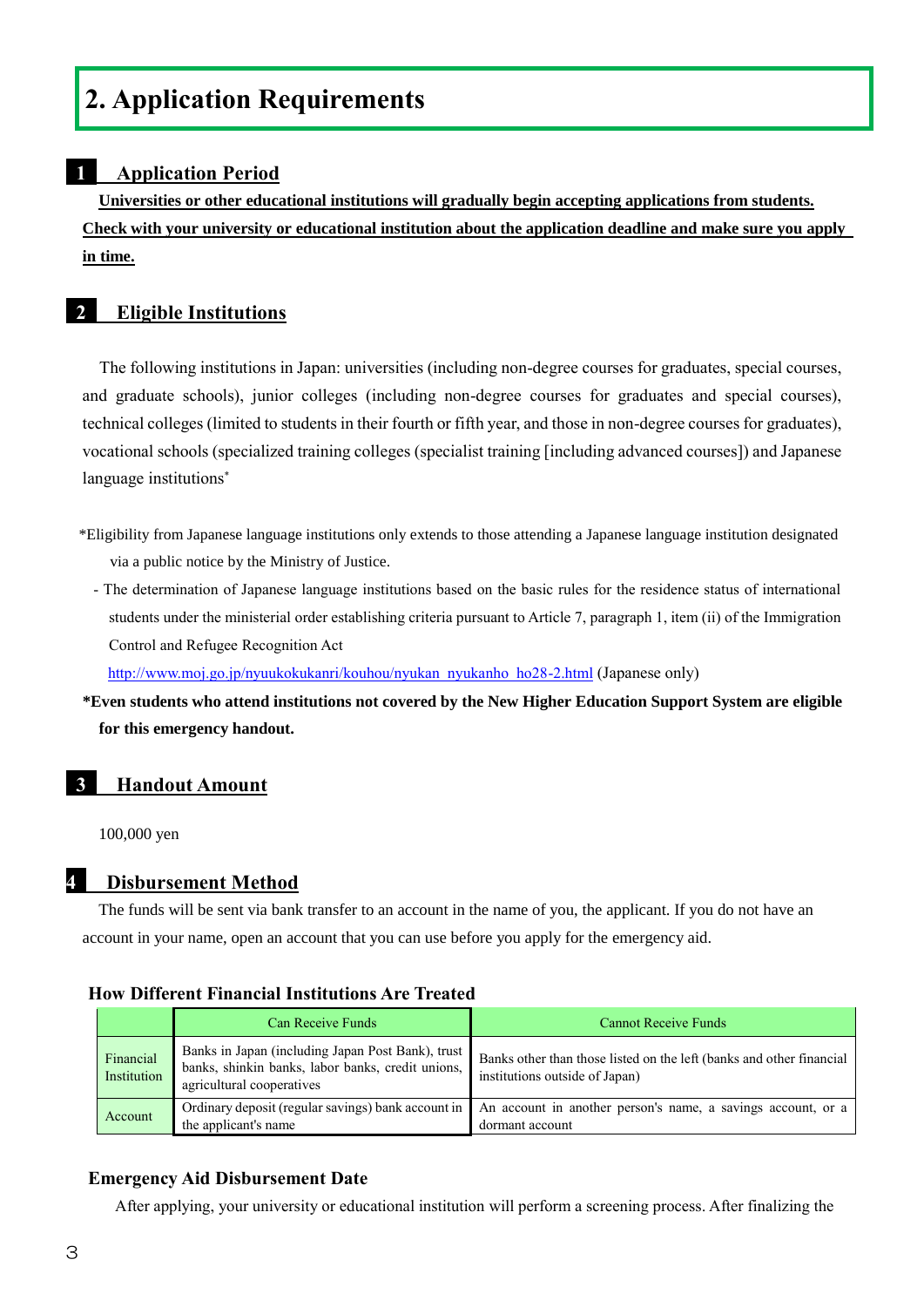recommended recipients, procedures will commence to transfer the funds.

Recipients of the New Higher Education Support system of 2020 (those who received a payment on December 10, 2021) are not required to submit an application or get recommendation from the university or other educational institution, and unless a declaration to decline the payment or a declaration of a change of account is received by the deadline specified by the university or other education institution, the payment will be made to the account registered with the Japan Student Services Organization.

\*You will not receive any special notification about decisions concerning the disbursement. The transfer of funds to your account will serve as notification of finalized disbursement.

#### **5 Requirements for Recipients (Criteria)**

Under the program, although recipients need to meet the requirements(such as not living at home and covering tuition with resources such as part-time work, or a reduction in the amount of income due to the COVID-19 pandemic), the final decision will be left with the university or other educational institution based on the contents of the application.

#### **1. Recipients of the New Higher Education Support system of 2020 (those who received a payment on December 10, 2021) \*An application from the individual is not required**

#### **2. Those who fulfill criteria (1) through (5) below and have received a recommendation from the university or educational institution**

(1) You generally do not live in a supporter's residence.\*1

 (Even if you live at a supporter's residence, you will also be eligible if you are financially independent from your family)

- (2) You are not receiving large sums from family members. \*2
- (3) Due to a loss of income for your family (by either parent) or other such reason, you do not expect to receive additional support from family.
- (4) The income from your part-time work has been impacted by the COVID-19 pandemic and you come under one of the following 1) to 3). \*3
	- 1) You are unable to get the anticipated income from part-time work due to the impact of the COVID-19 pandemic.
	- 2) Compared to before the start of the COVID-19 pandemic, there has been a significant decline in the income you receive from your part-time work (50% or more) \*4, and the situation has not improved even this year.
	- 3) Even if the income from your part-time work has increased or reached a certain level, it is difficult to continue with your studies because you have had to increase the income from your part-time work due to a deterioration in your family's financial situation.
- (5) You fulfill the criteria for one of the following systems.
	- 1) You are an applicant for the New Higher Education Support System or plan to use the New System AND you have used your entire Category I scholarship (interest-free scholarship loans).
	- 2) You are not eligible for the New Higher Education Support System AND you have used your entire Category I scholarship (interest-free scholarship loans).
	- 3) You cannot use the New Higher Education Support System or a Category I scholarship (interest-free scholarship loans) because you do not meet the criteria, BUT you are using or plan to use a scholarship provided independently by your university or other educational institution, a support program provided by the private sector or Monbukagakusho Honors Scholarship for Privately-financed International Students for which you are eligible to apply.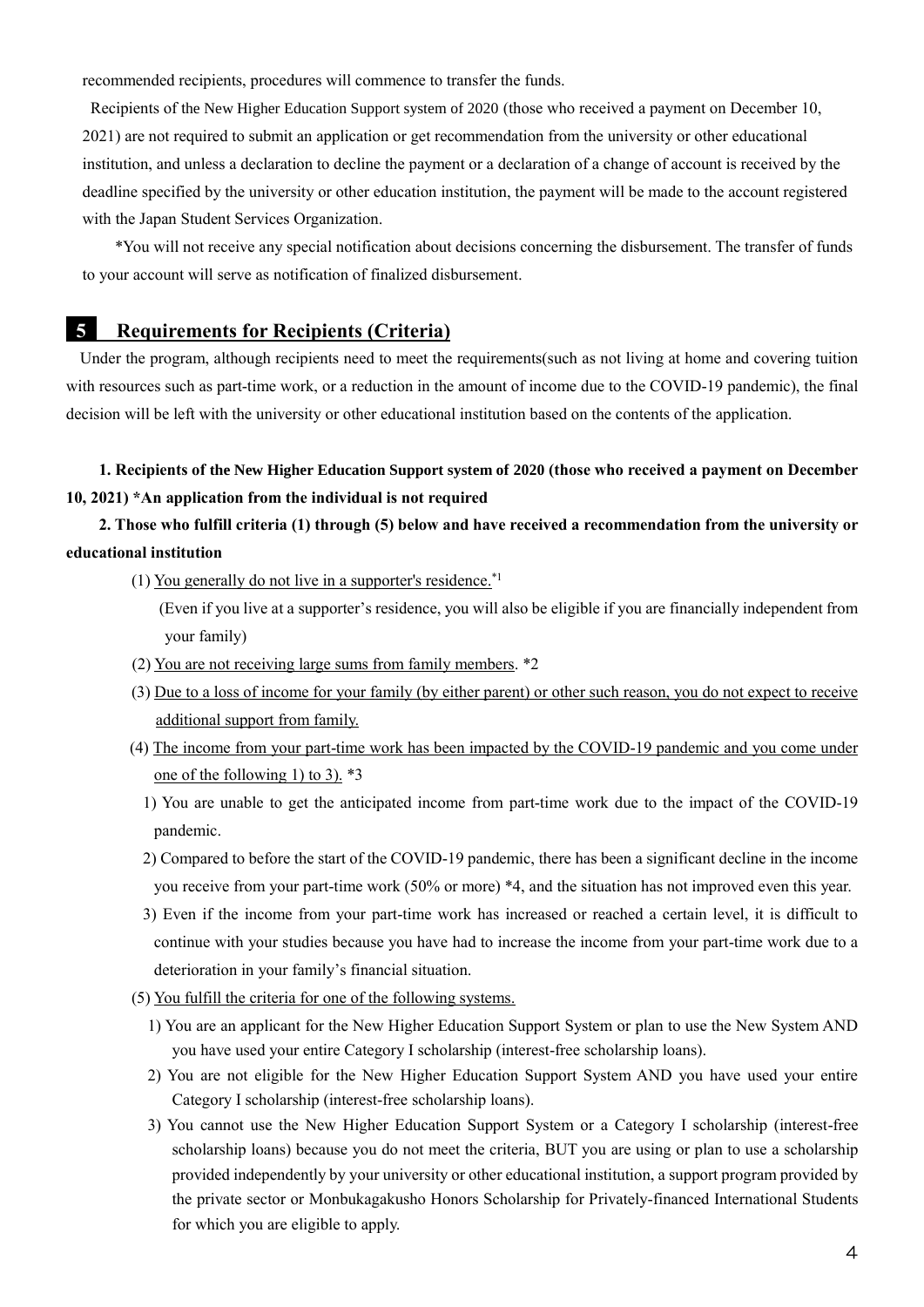**3. Those who, upon taking into account the circumstances listed in Section 2 above, are recognized and recommended by their university or other educational institution as facing economic hardship that poses difficulties continuing their studies at said institution**

- \*1. If you are not living in a supporter's residence, that means that you are living separately from the person financially supporting your family. When filing your application, you must submit documentation (such as a copy of your apartment's rental agreement) proving that you commute to the university or educational institution from an abode that is not your supporter's residence.
- \*2 An approximate standard for those not living in a supporter's residence and who receive large sums from family members is about 1.5 million yen or more per year (including tuition but not including the admission fee) from family members.
- \*3. If your part-time job is eligible for support under the employment adjustment subsidy and you have been paid a leave allowance by your employer, then this allowance will be considered part-time income.
- \*4. The month, from January 2020 or later, in which your part-time income dropped by a large amount shall be considered "the month" establishing eligibility.

When the university or educational institution makes a recommendation, we request that the following situations be taken into consideration. If this applies to you, please describe your situation in "3. Matters to be notified".

- Students who should receive consideration regarding their household situation such as there being multiple children in the household or single-parent households

- Regardless of whether you applied for a reduction or exemption of tuition offered individually by your university or educational institution, or postponement of payment this year, and the application was approved or not approved, you find it difficult to continue with your studies and you almost meet the requirements for reduction or exemption (as a guideline for "almost meeting the requirements", for example, even if your application was not approved due to your family's income requirement, those who were within about 20% of the income requirement)

- You had to take a leave of absence or repeat a year this year for financial reasons

- You otherwise have special circumstances requiring the receipt of this emergency aid

## **3. How to Apply**

#### **1 The Application Process**

The steps for filing your application are provided below. You must file your application by the deadline set by your university or other educational institution. Some universities or other educational institutions accept applications submitted with a smartphone. In that case, perform Steps (1) and (2) below with a smartphone.

Recipients of the New Higher Education Support system of 2020 (those who received a payment on December 10, 2021) are not required to receive a recommendation from the university or other educational institution, and unless you make a declaration to decline the payment or to change your account by the deadline specified by the university or other education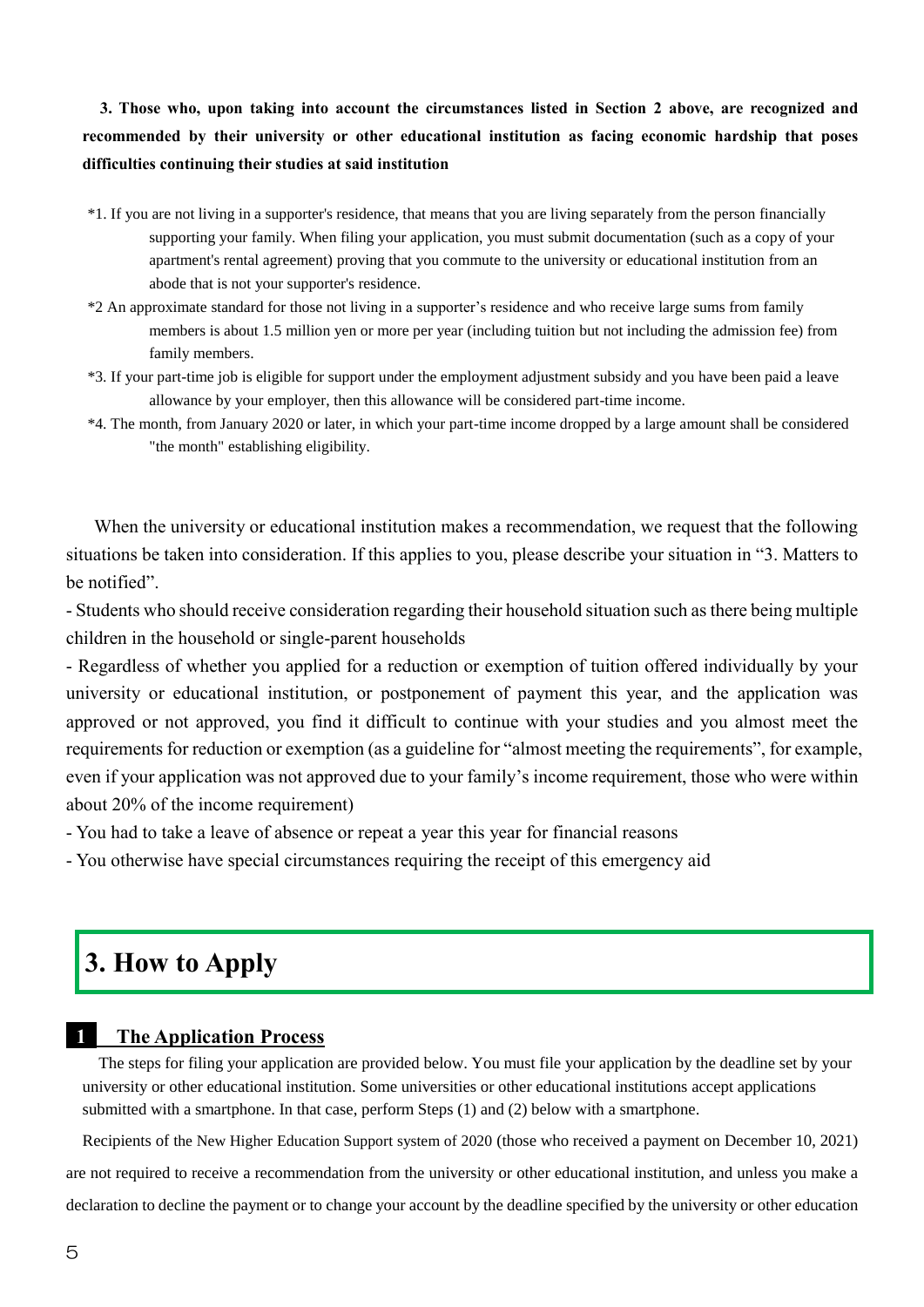institution, the payment will be made to the account registered with the Japan Student Services Organization deeming you to be a student who is eligible for emergency aid.

#### **(1) Prepare documents for application**

For two of the required documents listed on pages 6 ("1. Application for Student Emergency Aid for Continuation of Studies" and "2. Oath"), download the forms from the MEXT website and fill in the required items.

#### **(2) Submit the required documents to your university or educational institution**

Submit the required documents listed on pages 6-7 to your university or educational institution by the given deadline. Before you submit, make sure you are not missing any of the required documents. (Some universities or educational institutions accept applications submitted via Line. Check with your university or educational institution about the availability of this option.)

#### **(3) Review by your university or educational institution**

The applicant's university or educational institution will check the submitted documents and conduct a review for meeting the handout criteria.

#### **(4) Your university or educational institution will submit the results of the review to JASSO**

Students who are found by your university or educational institution's review to meet the criteria will be put on a recommendation list that will be submitted, along with the students' bank account information, to JASSO.

 $\blacktriangledown$ 

#### **(5) Bank transfer from JASSO to you**

JASSO will make the payment of the student emergency aid to the bank account of the student (or other designated recipient) provided in the application.

#### **2 Confirming Your Required Documents and Where to Submit**

Submit the following required documents, and make sure you submit them to the correct place. (Submit the documents in written or electronic form to your university or educational institution. At universities or educational institutions that accept applications via smartphone, you can use image files. If you wish to submit via some other method, consult with your university or educational institution.)

| <b>Required Documents</b>                                                            | <b>Description</b>                                                                                                                                                                                                                                                                                                                                                                                                                                           | <b>Where to</b><br><b>Submit</b>                    |
|--------------------------------------------------------------------------------------|--------------------------------------------------------------------------------------------------------------------------------------------------------------------------------------------------------------------------------------------------------------------------------------------------------------------------------------------------------------------------------------------------------------------------------------------------------------|-----------------------------------------------------|
| 1. "Application for Student Emergency<br>Aid for<br>Continuance of Studies" (Form 1) | This document is for applying for the<br>disbursement of the student emergency aid under<br>this program.<br>*If you are already recipients of the New Higher<br>Education Support system of 2020, you do not<br>need to enter the information for the bank account<br>that will receive the funds. If you are not a<br>JASSO scholar, check "How Different Financial<br>Institutions Are Treated" on page 3 and then enter<br>the bank account information. | Your<br>university or<br>educational<br>institution |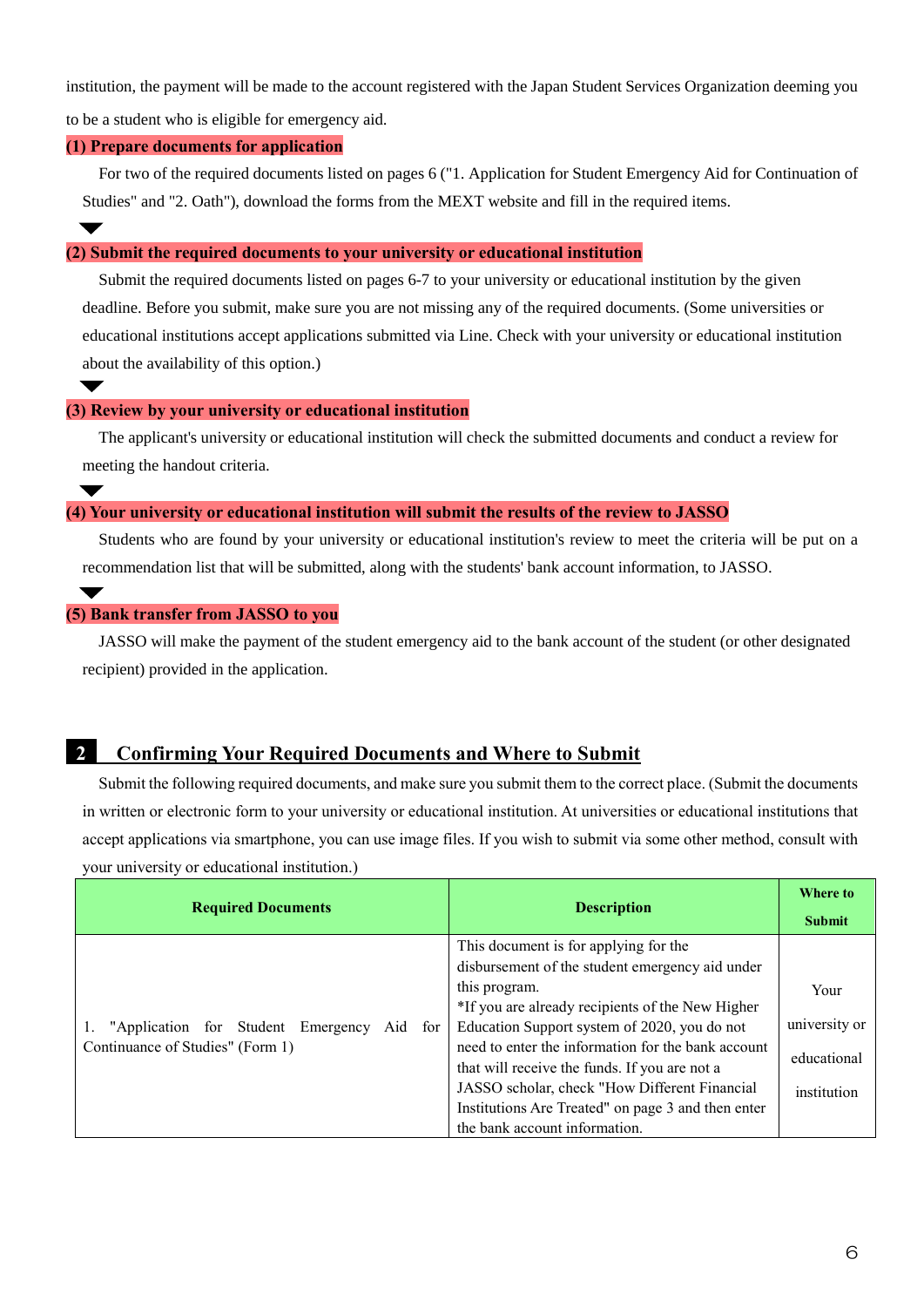| 2. "Oath" (Form 2)                              |                                                                                                                                                                                                                                                                                                                                                                                                                                                                                                                                                                                                                                                                                                                                                                                                   | This document is for confirming that the applicant<br>(students, etc.) meets the emergency aid criteria.<br>*You may have to return the emergency aid if your<br>application contains false information.                                                                                                                                                                                                                                                                                                                                                                                                                     |                                             |
|-------------------------------------------------|---------------------------------------------------------------------------------------------------------------------------------------------------------------------------------------------------------------------------------------------------------------------------------------------------------------------------------------------------------------------------------------------------------------------------------------------------------------------------------------------------------------------------------------------------------------------------------------------------------------------------------------------------------------------------------------------------------------------------------------------------------------------------------------------------|------------------------------------------------------------------------------------------------------------------------------------------------------------------------------------------------------------------------------------------------------------------------------------------------------------------------------------------------------------------------------------------------------------------------------------------------------------------------------------------------------------------------------------------------------------------------------------------------------------------------------|---------------------------------------------|
| $\ddot{\mathbf{z}}$                             | (1) You generally do not live in a supporter's<br>residence.                                                                                                                                                                                                                                                                                                                                                                                                                                                                                                                                                                                                                                                                                                                                      | Copy of the rental agreement for apartment or<br>other residence, document proving recent<br>payment of rent, copy of your residence<br>certificate, etc.                                                                                                                                                                                                                                                                                                                                                                                                                                                                    |                                             |
|                                                 | (2) You are not receiving large sums from family<br>members.                                                                                                                                                                                                                                                                                                                                                                                                                                                                                                                                                                                                                                                                                                                                      | Enter the annual amount on the "Oath" (Form 2).<br>*1. If you are a first-year student, enter the amount<br>you expect to be sent in a year. If you are in your<br>second or later year, enter the amount you were<br>sent in the 2020 academic year.<br>Copy of deposit passbook (optional)                                                                                                                                                                                                                                                                                                                                 |                                             |
|                                                 | (3) Due to a loss of income for your family (by<br>either parent) or other such reason, you do not<br>expect to receive additional support from family.                                                                                                                                                                                                                                                                                                                                                                                                                                                                                                                                                                                                                                           | If you are receiving public support in response to<br>COVID-19, submit a certificate proving receipt<br>thereof (if available to submit) or enter the<br>information in the application form under "3.<br>Matters to be notified".                                                                                                                                                                                                                                                                                                                                                                                           | Your                                        |
| Documentation proving you meet the aid criteria | (4) The income from your part-time work has<br>been impacted by the COVID-19 pandemic<br>and you come under one of the following (1)<br>to $(3)$ .<br>1) You are unable to get the anticipated income<br>from part-time work due to the impact of the<br>COVID-19 pandemic.<br>2) Compared to before the start of the COVID-<br>19 pandemic, there has been a significant<br>decline in the income receive from part-time<br>work (50% or more), and the situation has<br>not improved even this year.<br>3) Even if the income from your part-time work<br>has increased or reached a certain level, it is<br>difficult to continue with your studies because<br>you have had to increase the income from your<br>part-time work due to a deterioration in your<br>family's financial situation. | 1) Fill in the circumstances, etc. in "3. Matters to<br>be notified" on the application form.<br>2) Copy of the payment statement from your part-<br>time employer or a copy of your deposit passbook<br>(optional), etc. (the documentation must prove a<br>decline in income between consecutive months<br>anytime from January 2020 or later. *If the<br>documentation is for last year, please attach a<br>document that shows that the income from the part-<br>time work for this year has not improved.)<br>3) Certificate of receipt, etc. when receiving other<br>public support measures (if available to submit). | university or<br>educational<br>institution |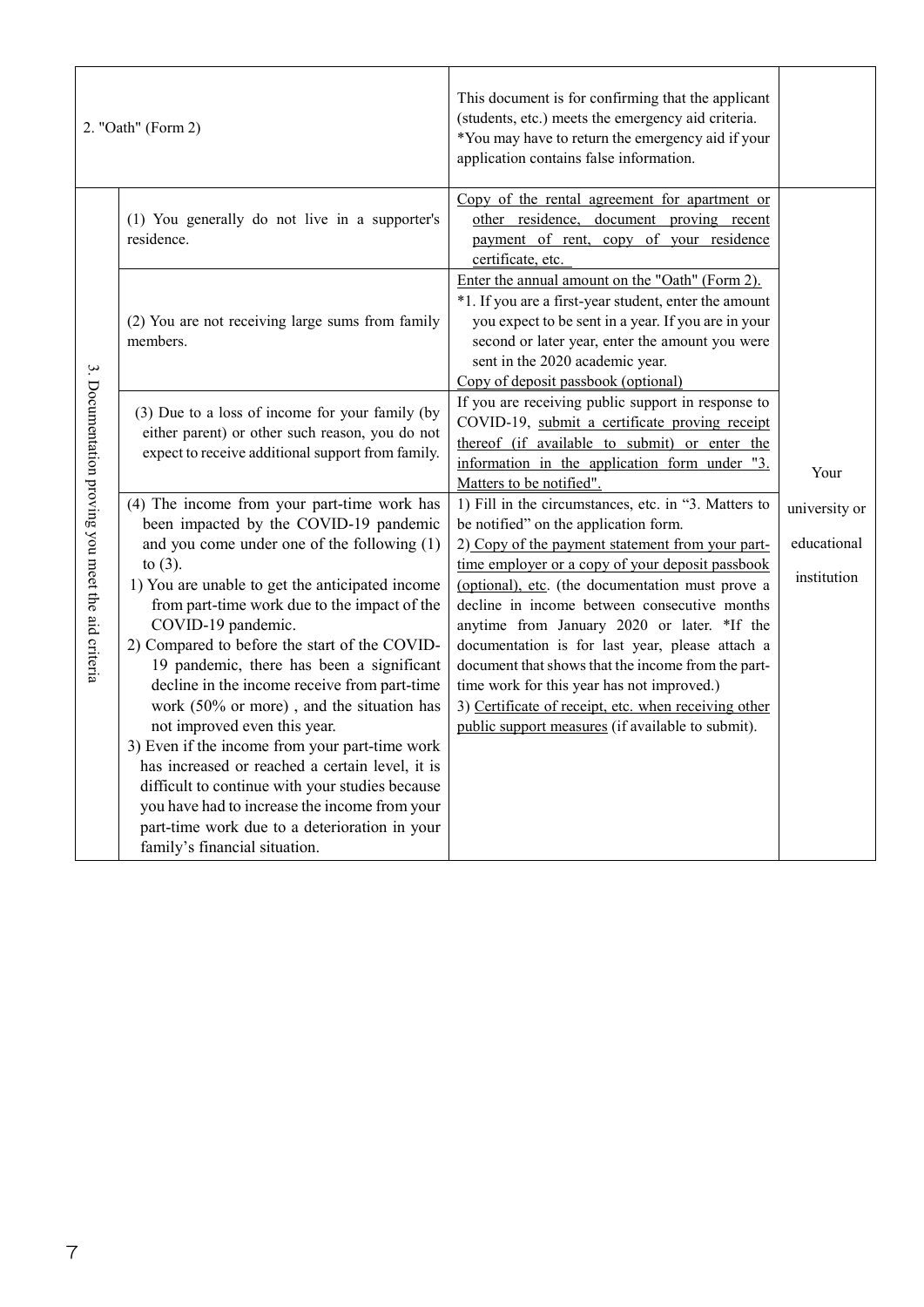| (5) You qualify for one or more of the following<br>support programs.<br>1) You are an applicant to the New Higher<br>Education Support System or plan to use the<br>New Higher Education Support System AND<br>you have used your entire Category I<br>scholarship (interest-free scholarship loans).<br>2) You are not eligible for the New Higher<br>Education Support System AND you have used<br>your entire Category I scholarship (interest-free<br>scholarship loans).<br>3) You cannot use the New Higher Education<br>Support System or a Category I scholarship<br>(interest-free scholarship loans) because you<br>do not meet the criteria, BUT you are using or<br>plan to use a scholarship provided<br>independently by your university or other<br>educational institution, a support program<br>provided by the private sector or a<br>Monbukagakusho Honors Scholarship for<br>Privately-financed International Students for<br>which you are eligible to apply. | A copy of the following certifications (if available<br>to submit)<br>- Category I scholarship (interest-free scholarship)<br>loans)<br>- Scholarship offered independently by the<br>university or educational institution<br>- Private-sector support program<br>- Monbukagakusho Honors Scholarship for<br>Privately-financed International Students |
|-------------------------------------------------------------------------------------------------------------------------------------------------------------------------------------------------------------------------------------------------------------------------------------------------------------------------------------------------------------------------------------------------------------------------------------------------------------------------------------------------------------------------------------------------------------------------------------------------------------------------------------------------------------------------------------------------------------------------------------------------------------------------------------------------------------------------------------------------------------------------------------------------------------------------------------------------------------------------------------|---------------------------------------------------------------------------------------------------------------------------------------------------------------------------------------------------------------------------------------------------------------------------------------------------------------------------------------------------------|
|-------------------------------------------------------------------------------------------------------------------------------------------------------------------------------------------------------------------------------------------------------------------------------------------------------------------------------------------------------------------------------------------------------------------------------------------------------------------------------------------------------------------------------------------------------------------------------------------------------------------------------------------------------------------------------------------------------------------------------------------------------------------------------------------------------------------------------------------------------------------------------------------------------------------------------------------------------------------------------------|---------------------------------------------------------------------------------------------------------------------------------------------------------------------------------------------------------------------------------------------------------------------------------------------------------------------------------------------------------|

Note: With regard to "3. Documentation proving you meet the aid criteria," generally, you must submit this documentation at the same time as your application, but if this proves difficult due to circumstances beyond your control, it is possible to submit without appending this documentation. However, when filing your application, your university or educational institution may ask questions about this matter as needed, and you may have to return the student emergency aid if your application is found to contain false information.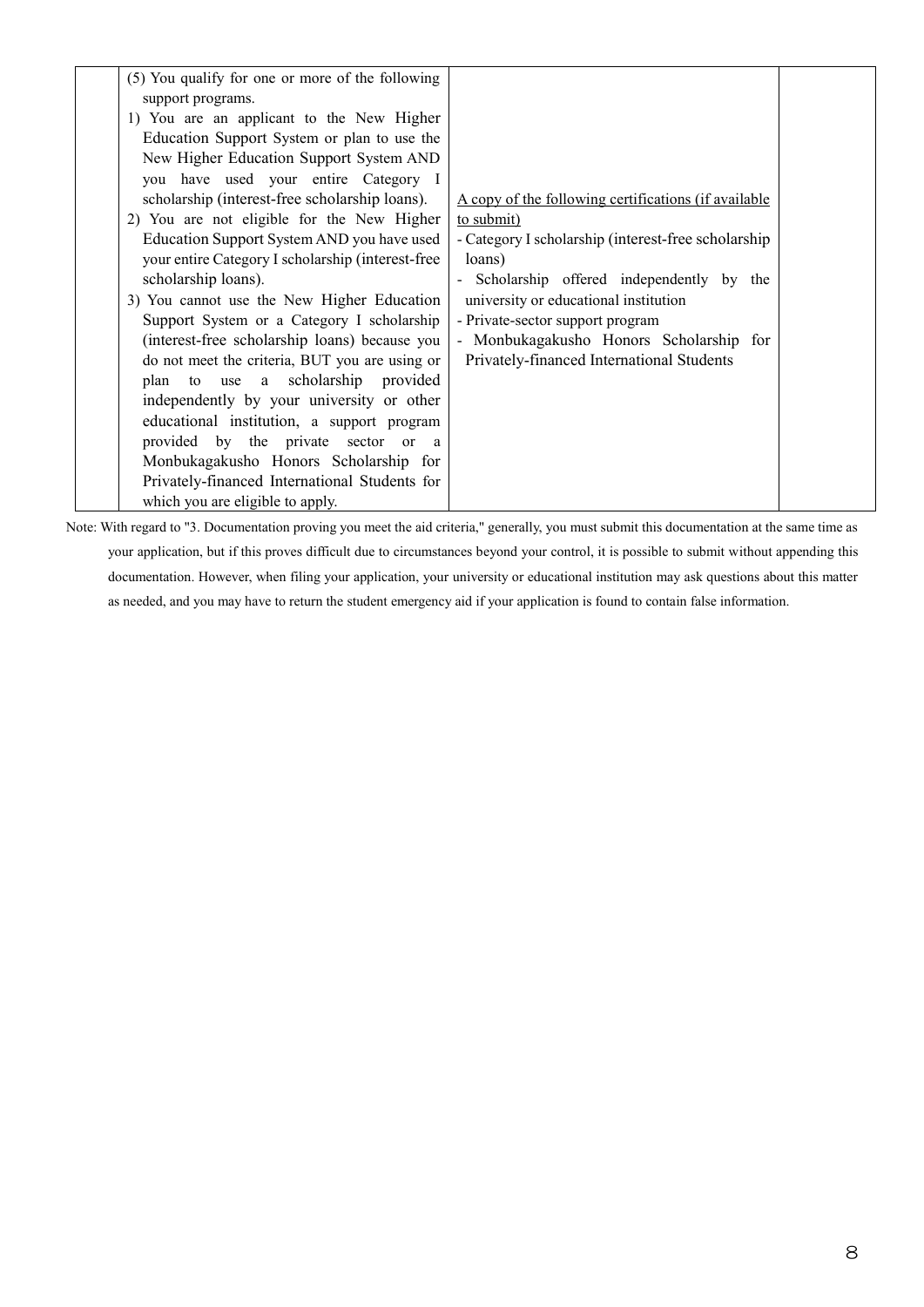## **4. Application Q&A**

#### **Q. Do I need to submit an application if I am receiving the New Higher Education Support system of 2020?**

A. No, you do not need to apply for this emergency aid because you received the New Higher Education Support system of 2020 on December 10, 2021. In addition, since the payment will be made into the account you registered with the Japan Student Services Organization, you do not need to register your account.

#### **Q: I am receiving the New Higher Education Support system of 2020. Is it possible to change the payment account for this emergency aid to a different account from the scholarship payment account?**

A: You can change the account if it is in your name. Please submit the payment account notification (Form 3) by the deadline specified by the university.

#### **Q: I am receiving the New Higher Education Support system of 2020. Is it possible to decline this emergency aid?**

A. Please submit the notice to decline (Form 4) by the deadline specified by the university.

#### **Q. Can I use this Student Emergency Aid at the same time as the New Higher Education Support System or a scholarship loan?**

A. This program requires that you are using another support program (1. the New Higher Education Support System, 2. a Category I JASSO scholarship [interest-free scholarship loans], or 3. a scholarship offered independently by the university or educational institution, a private-sector support program or Monbukagakusho Honors Scholarship for Privately-financed International Students) so take advantage of this opportunity to be proactive and learn about the programs available to you.

#### **Q. Am I ineligible if I do not fully meet the payment criteria due to remittances from family or for other reasons?**

A. The program urges you to meet the criteria, but in the end, the final decision rests with your university or educational institution, which will take into account the circumstances that you declare you are in.

#### **Q. Are students (including graduate school students) who attend universities or other educational institutions not covered by the New Higher Education Support System also eligible for the payment?**

A. Yes, they are eligible. However, such an applicant need to be using the entirety of their Category I scholarship (interest-free scholarship loans).

#### **Q. What are the requirements for students to be supported?**

A. This applies to students enrolled in the following institutions in Japan: universities (including nondegree courses for graduates, special courses, and graduate schools), junior colleges (including non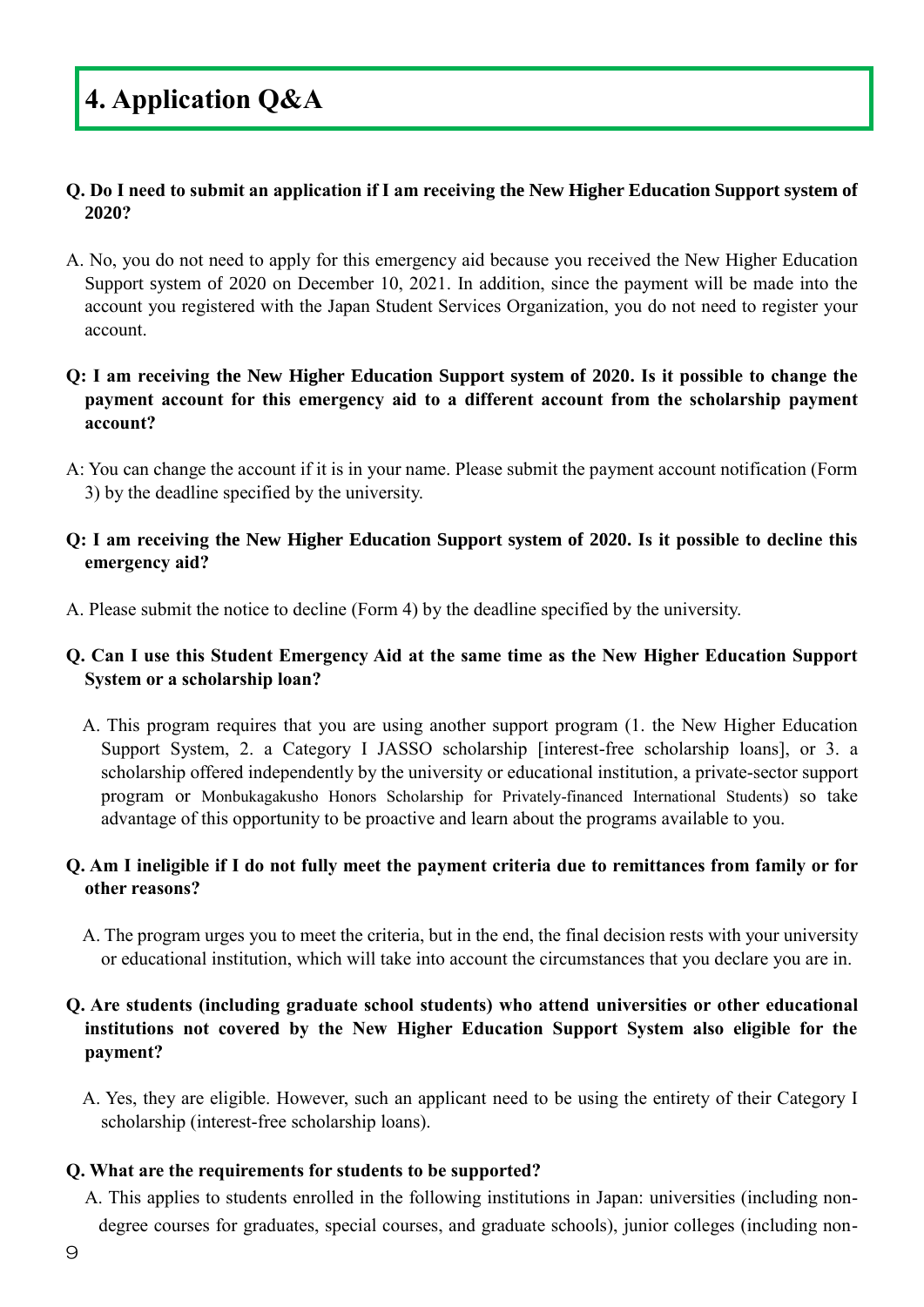degree courses for graduates and special courses), technical colleges (limited to students in their fourth or fifth year, and those in non-degree courses for graduates), vocational schools (specialized training colleges (specialist training [including advanced courses]) and Japanese language institutions designated by the Ministry of Justice.

International students are those who have graduated from high school.

In principle, Enrolled in a target university from April 1, 2021 to September 30, 2021, and In addition, you must be enrolled in the target university at the time of recommendation from the university to the Japan Student Services Organization.

For other requirements, please refer to page4 of this guide.

#### **Q. Are international students eligible?**

A. Yes, they are eligible.

#### **Q. Are there age criteria?**

A. There are no age criteria.

#### **Q. Are students on leave also eligible?**

A. Yes, even students on leave are eligible so long as they fulfill the aid criteria.

#### **Q. Will I be able to apply if I am unable to gather the required documentary evidence?**

A. Even if you are unable to gather some of the documentary evidence, you may still apply by declaring the circumstances for which you are currently unable to provide documentary evidence. However, you may have to return the funds if your application contains false information.

#### **Q. Are those who commute to university or some other educational institution from their supporter's home or those who do not have to pay any rent eligible for support?**

A. Since this emergency aid is intended to assist those who are independent from their family and cover tuition and other such expenses through part-time income, as well as those who face difficulties continuing their studies due to COVID-19, you will not be automatically excluded from eligibility simply because you live with your guardians, or you do not pay rent, and so on. Even if you live at home, if you do not receive help from family to pay for tuition and other such expenses, you may be eligible for the payment if you declare these circumstances to your university or educational institution.

#### **Q. If I matriculated in April and I have not experienced a loss in part-time income, does that mean I cannot apply?**

A. You are still eligible if you were unable to receive the income you anticipated you would receive from part-time work due to the impact of the COVID-19 pandemic. In this instance, you must describe your situation in "3. Matters to be notified" on the application form.

#### **Q. I'm currently attending multiple universities or educational institutions, so which one should I use**